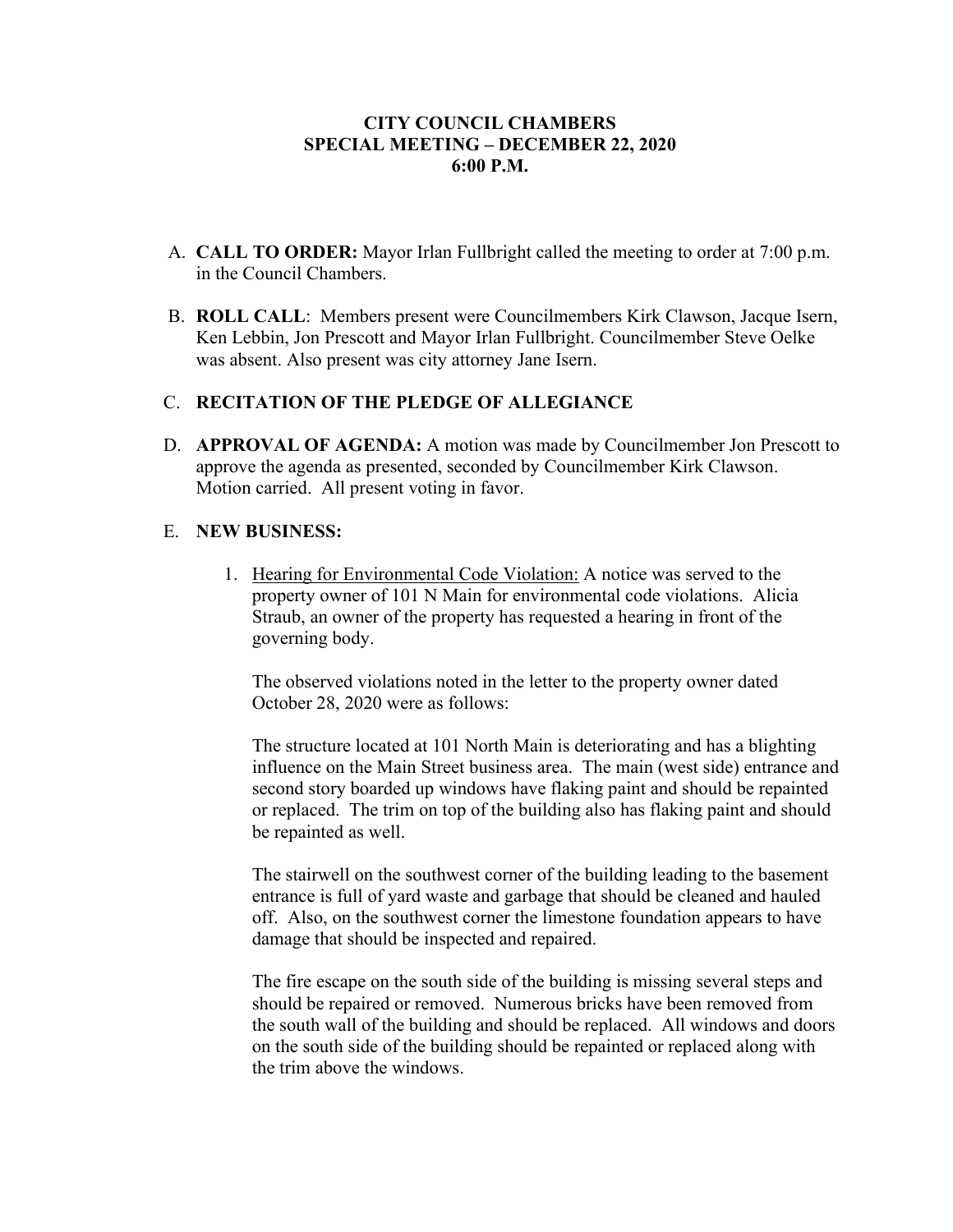#### **CITY COUNCIL CHAMBERS SPECIAL MEETING – DECEMBER 22, 2020 6:00 P.M.**

The bricks on the south wall located at the very top appear to be deteriorating and possibly in danger of falling to the sidewalk below. This should be inspected to assess the safety of the structure.

The stairwell leading to the basement entrance on the south side of the building is covered by a metal roof. The metal is partially missing in places leaving dangerous jagged edges. The metal should be removed or replaced, and the stairwell cleaned out.

Ms. Straub addressed city council as to each violation noted and requested guidance from council on steps to be done to remedy the violations reminding council that the building is old and is a historic building within the community.

After much discussion, city council made the following recommendations to property owner Alicia Straub to address the environmental code violations:

- 1. Southside windows: remove boards on the windows or paint the boards covering the windows.
- 2. Westside windows upper floor: These windows will be restored by owner.
- 3. The vertical risers on the fire escape will be removed.
- 4. The metal covering the staircase on the south side will be removed and another product may be added, at your discretion, that does not have sharp or jagged edges.
- 5. The stairwell on the west side of the building will be boxed in by fencing or other product that conforms to the city zoning ordinance.
- 6. The bricks on the south side will be repaired, removed or replaced, as necessary, so that the brick does not pose a risk of falling.

The consensus of city council was to allow Ms. Straub until August 1, 2021 to make the above stated repairs to the property, with the review of the progress on these deficiencies to be done at the August 10, 2021 council meeting.

After discussion with Ms. Straub, she agreed to make the corrections as stated above and agreed to review this matter at the August 10, 2021 council meeting.

 F. **ADJOURNMENT**: There being no further business at this time, a motion was made by Councilmember Jon Prescott that the meeting be adjourned, seconded by Councilmember Kirk Clawson. Motion carried. All present voting in favor.